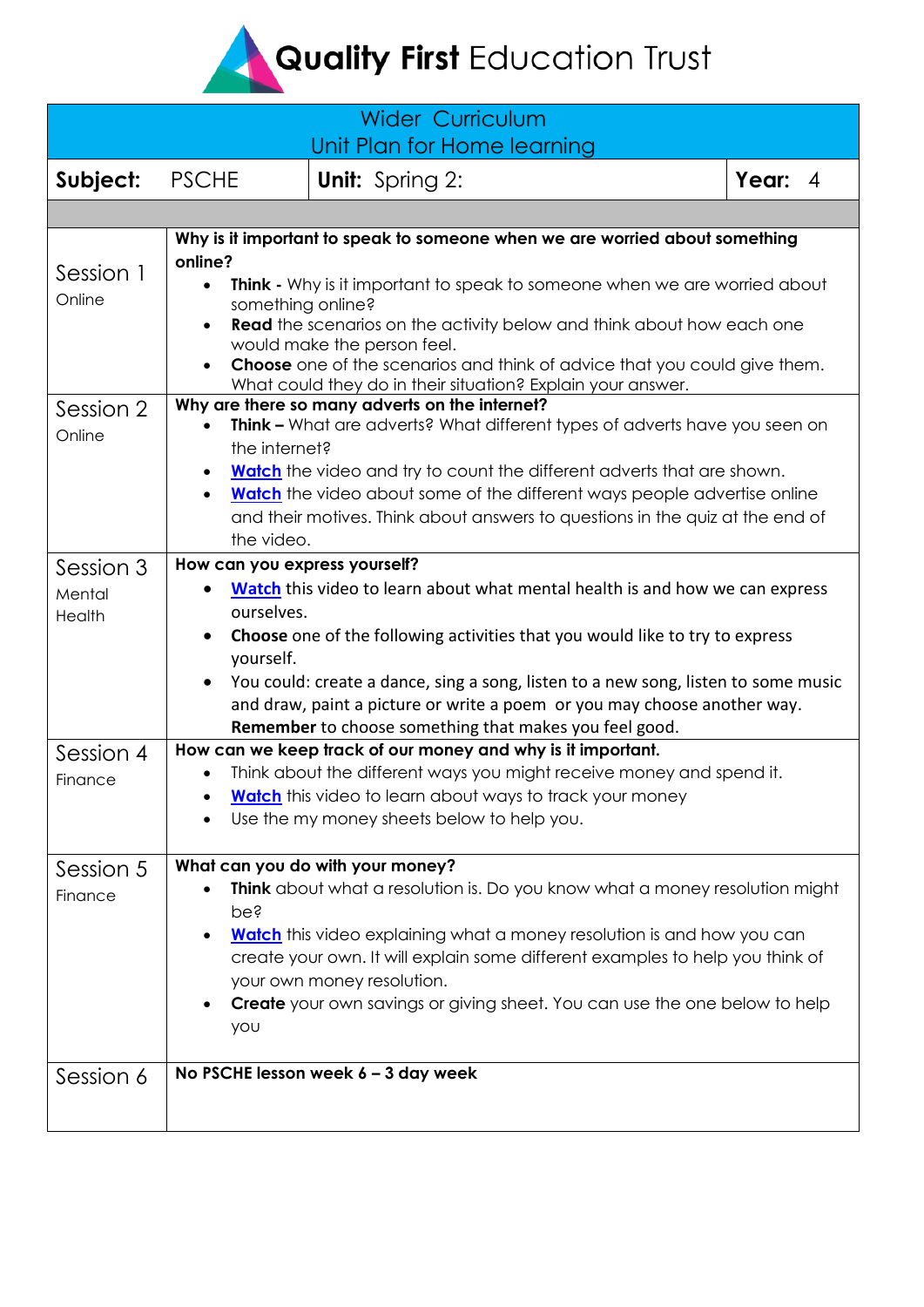## **Lesson 1 – Online Safety**



## **Example answer:**

I think that Sami should take a break from the game he is playing because it sounds like he is starting to get frustrated and might need some time to calm down.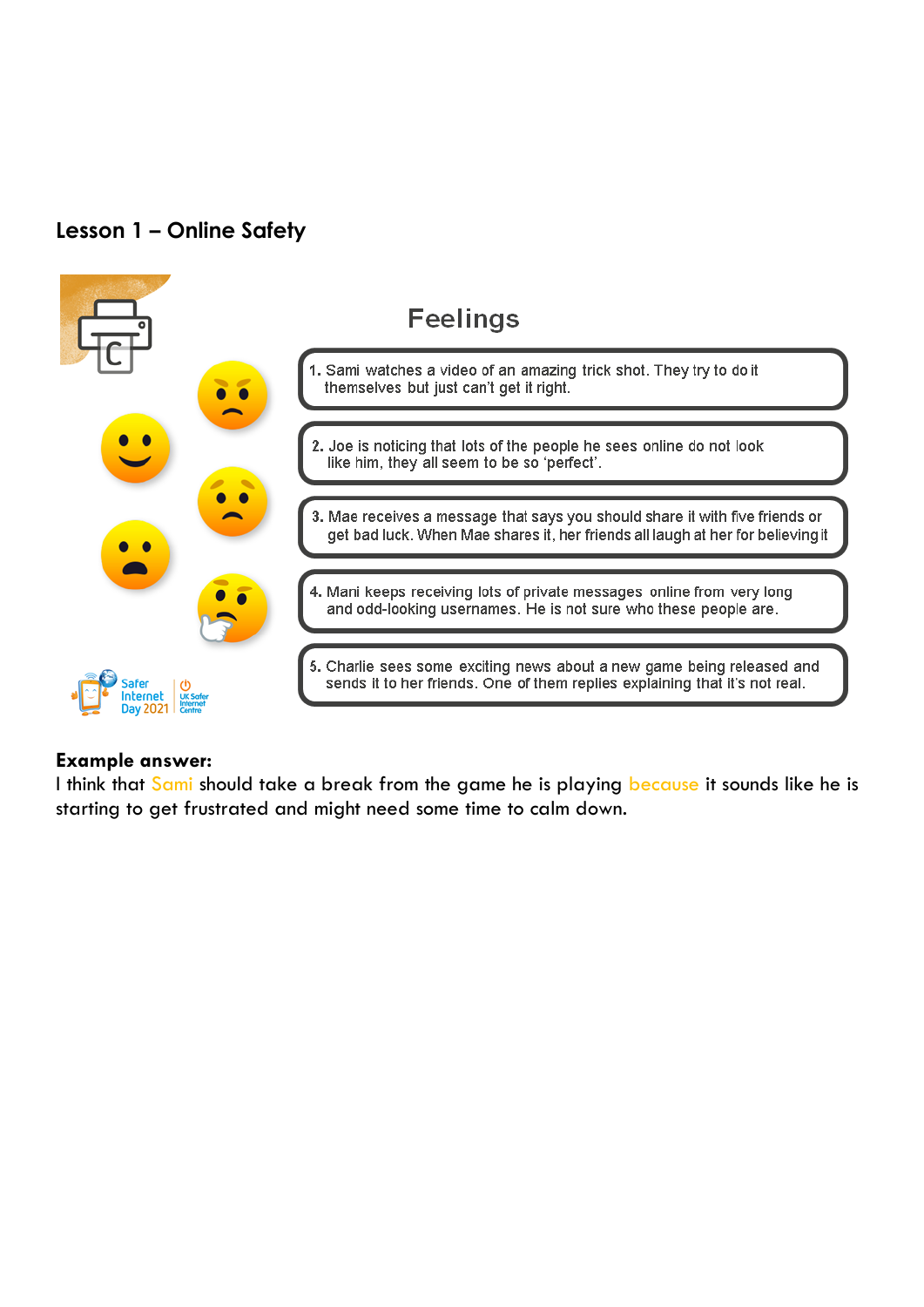Finance lesson Session 4

|                                                                                                                           | My Money                  |       |
|---------------------------------------------------------------------------------------------------------------------------|---------------------------|-------|
|                                                                                                                           | How much money do I have? |       |
| Record how much money you have— remember to use $f$ or pence (p)<br>and write in the total each time you add a new amount |                           |       |
| Deposit                                                                                                                   | Amount                    | Total |
|                                                                                                                           |                           |       |
|                                                                                                                           |                           |       |
|                                                                                                                           |                           |       |
|                                                                                                                           |                           |       |
|                                                                                                                           | What would I like to buy? |       |
|                                                                                                                           | My three choices are      |       |
| 1                                                                                                                         | 2                         | З     |
| £<br>£                                                                                                                    |                           | £     |
|                                                                                                                           |                           |       |